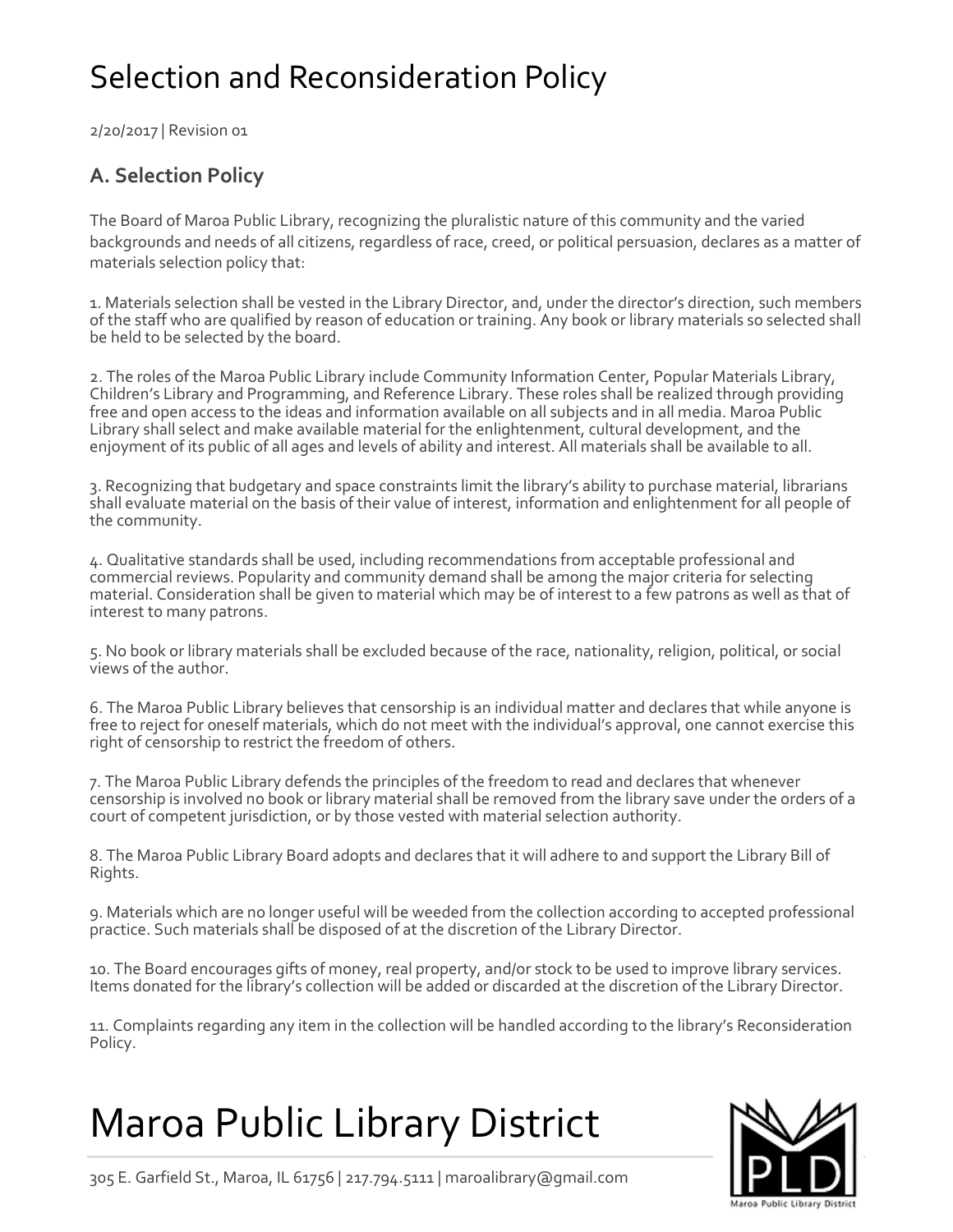### **B. Reconsideration Policy**

Complaints about any item(s) in the library's collection will be handled as followed:

1. The concerned patron will be offered the opportunity to discuss her/his concern with the Library Director and/or staff person responsible for selection. If the patron is dissatisfied with this discussion and wishes to pursue the issue, she/he will be required to complete and submit a Reconsideration Form.

2. The Director will review the complaint and Reconsideration Form and will respond in writing.

3. If the issue is still not resolved to the patron's satisfaction, the complaint will be taken to the Library Board, along with any supporting documentation from the patron and/or the Library Director.

4. The Board will prepare a written response to the patron